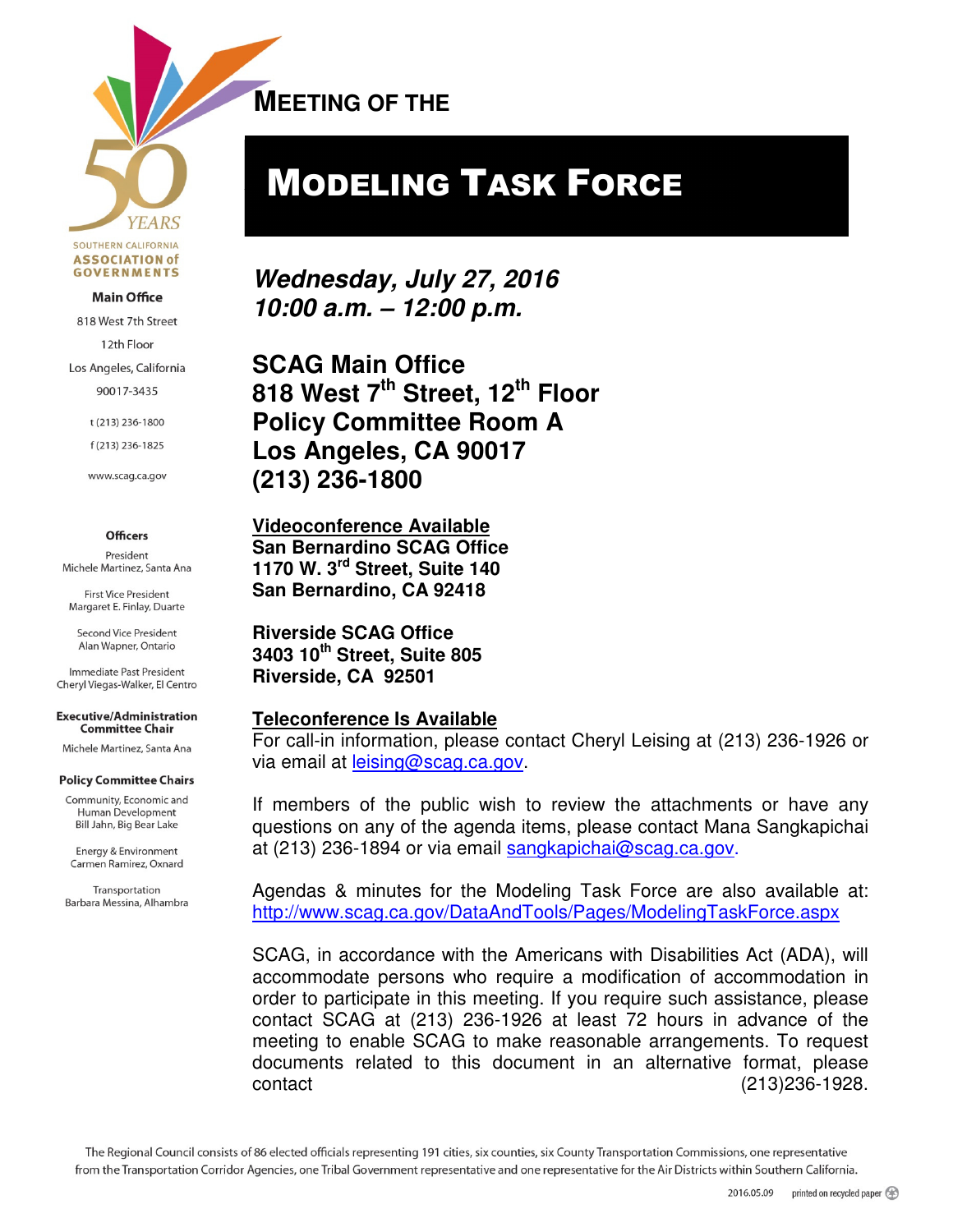# **AGENDA**

**"***Any item listed on the agenda (action or information) may be acted upon at the discretion of the Committee".* 

#### **1.0 CALL TO ORDER AND INTRODUCTIONS Tim Byrne**,

Chairperson

#### **2.0 PUBLIC COMMENT PERIOD**

Members of the public desiring to speak on an agenda item or items not on the agenda, but within the purview of this Task Force, must fill out and present a speaker's card to the Assistant prior to speaking. A speaker's card must be turned in before the meeting is called to order. Comments will be limited to three minutes. The Chair may limit the total time for comments to twenty (20) minutes.

#### **3.0 CONSENT CALENDAR**

#### **4.0 ACTION ITEM**

#### **5.0 INFORMATION ITEMS**

#### **5.1 Updates on Subregional Modeling Programs Group Discussion,**

Discussion by MTF members – an opportunity for agencies to share the status of their current modeling projects and upcoming modeling priorities.

#### **5.2 First-last Mile Life Cycle Assessment of Transit in Chris Hoehna, Los Angeles Arizona State University**

This research aims to comprehensively evaluate the life-cycle impacts of first and last mile trips on multimodal transit. A case study of transit and automobile travel in the greater Los Angeles region is evaluated by using a comprehensive life-cycle assessment combined with regional household travel survey data to evaluate first-last mile trip impacts in multimodal transit with a focus on automobile trips accessing or egressing transit, greenhouse gas and criteria pollutants.

10 minutes

30 Minutes